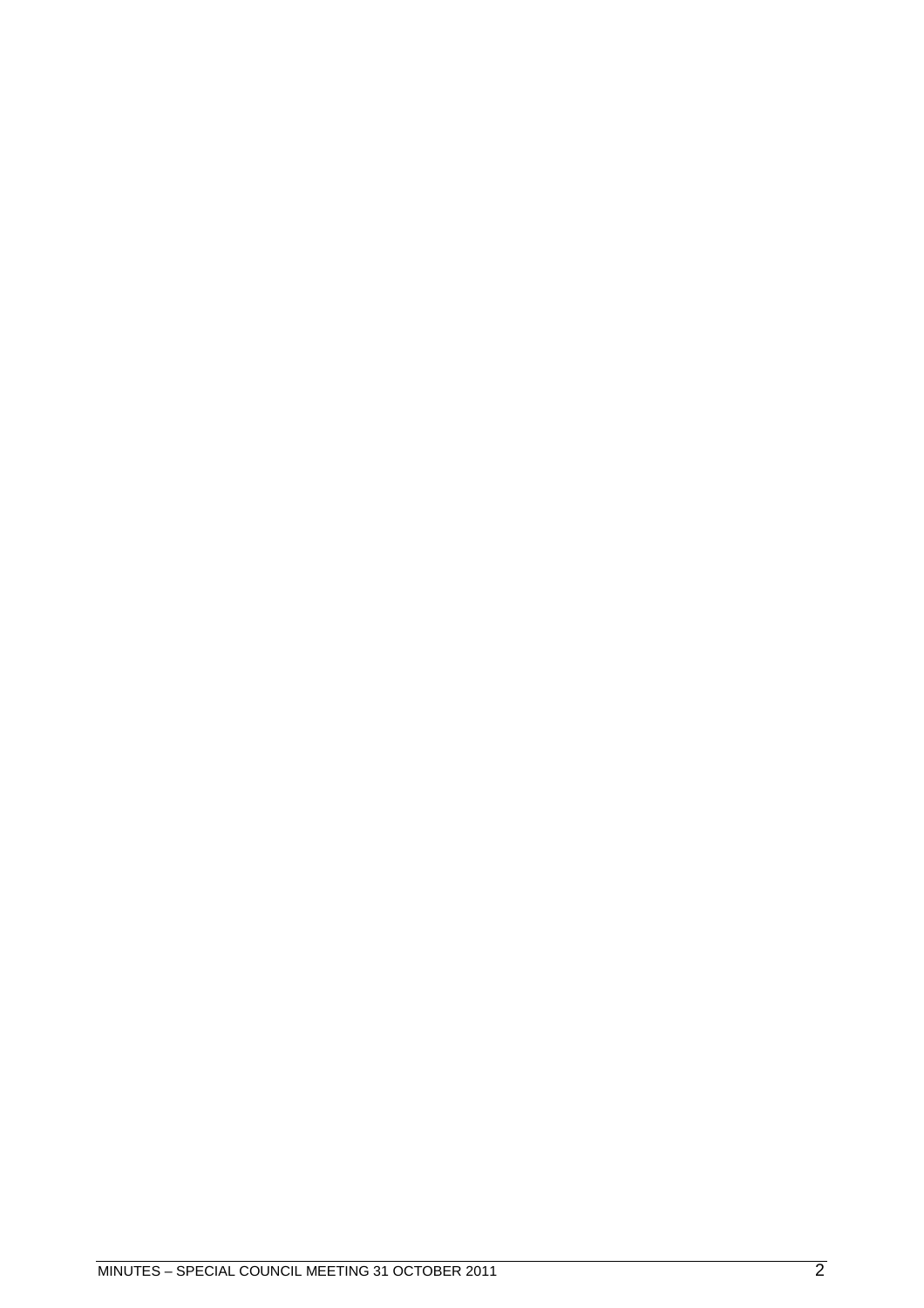### **SHIRE OF YORK**

### **DISCLAIMER**

No responsibility whatsoever is implied or accepted by the Shire of York for any act, omission or statement or intimation occurring during Council meetings.

The Shire of York disclaims any liability for any loss whatsoever and howsoever caused arising out of reliance by any person or legal entity on any such act, omission or statement or intimation occurring during Council meetings.

Any person or legal entity who acts or fails to act in reliance upon any statement, act or omission made in a Council meeting does so at that person's or legal entity's own risk.

In particular and without derogating in any way from the broad disclaimer above, in any discussion regarding any planning application or application for a license, any statement or intimation of approval made by any member or Officer of the Shire of York during the course of any meeting is not intended to be and is not taken as notice of approval from the Shire of York.

The Shire of York notifies that anyone who has any application lodged with the Shire of York must obtain and should only rely on WRITTEN CONFIRMATION of the outcome of the application, and any conditions attaching to the decision made by the Shire of York in respect of the application.

RAY HOOPER CHIEF EXECUTIVE OFFICER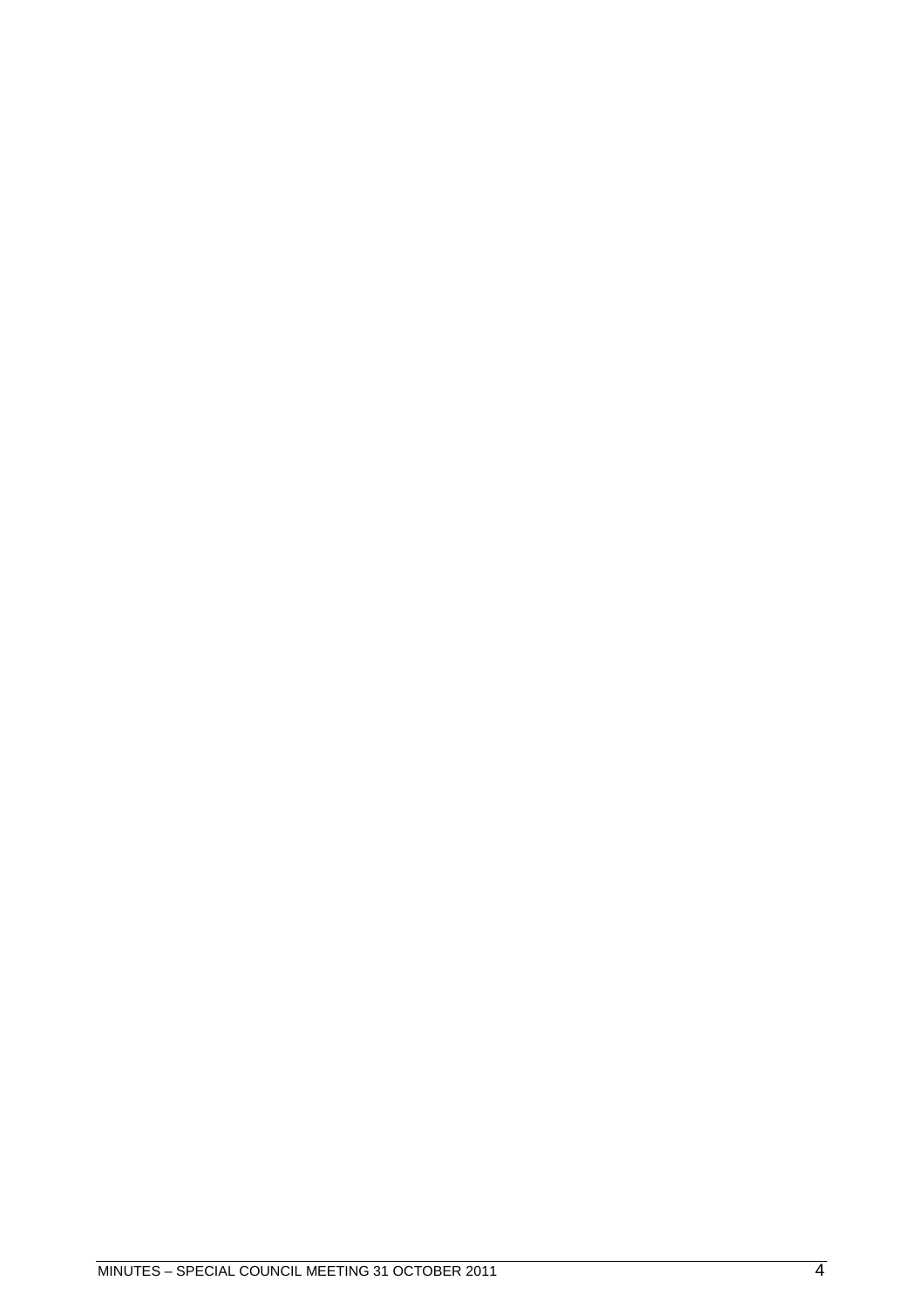## **Table of Contents**

| 1.1 |                                                          |  |  |  |
|-----|----------------------------------------------------------|--|--|--|
| 1.2 |                                                          |  |  |  |
| 1.3 |                                                          |  |  |  |
| 1.4 |                                                          |  |  |  |
|     |                                                          |  |  |  |
| 2.  |                                                          |  |  |  |
| 2.1 |                                                          |  |  |  |
| 2.2 |                                                          |  |  |  |
| 2.3 |                                                          |  |  |  |
| 2.4 |                                                          |  |  |  |
| 2.5 |                                                          |  |  |  |
| 3.  | RESPONSE TO PREVIOUS PUBLIC QUESTIONS TAKEN ON NOTICE  8 |  |  |  |
| 3.1 |                                                          |  |  |  |
| 3.2 |                                                          |  |  |  |
|     |                                                          |  |  |  |
| 4.  |                                                          |  |  |  |
|     |                                                          |  |  |  |
| 5.  |                                                          |  |  |  |
| 6.  |                                                          |  |  |  |
| 7.  |                                                          |  |  |  |
|     |                                                          |  |  |  |
| 8.  | ANNOUNCEMENTS BY PRESIDING MEMBER WITHOUT DISCUSSION 9   |  |  |  |
| 9.  |                                                          |  |  |  |
| 9.1 |                                                          |  |  |  |
| 9.2 |                                                          |  |  |  |
| 9.3 |                                                          |  |  |  |
| 9.4 |                                                          |  |  |  |
|     | 9.4.1                                                    |  |  |  |
| 9.5 |                                                          |  |  |  |
| 9.6 |                                                          |  |  |  |
|     |                                                          |  |  |  |
| 10. |                                                          |  |  |  |
|     |                                                          |  |  |  |
|     |                                                          |  |  |  |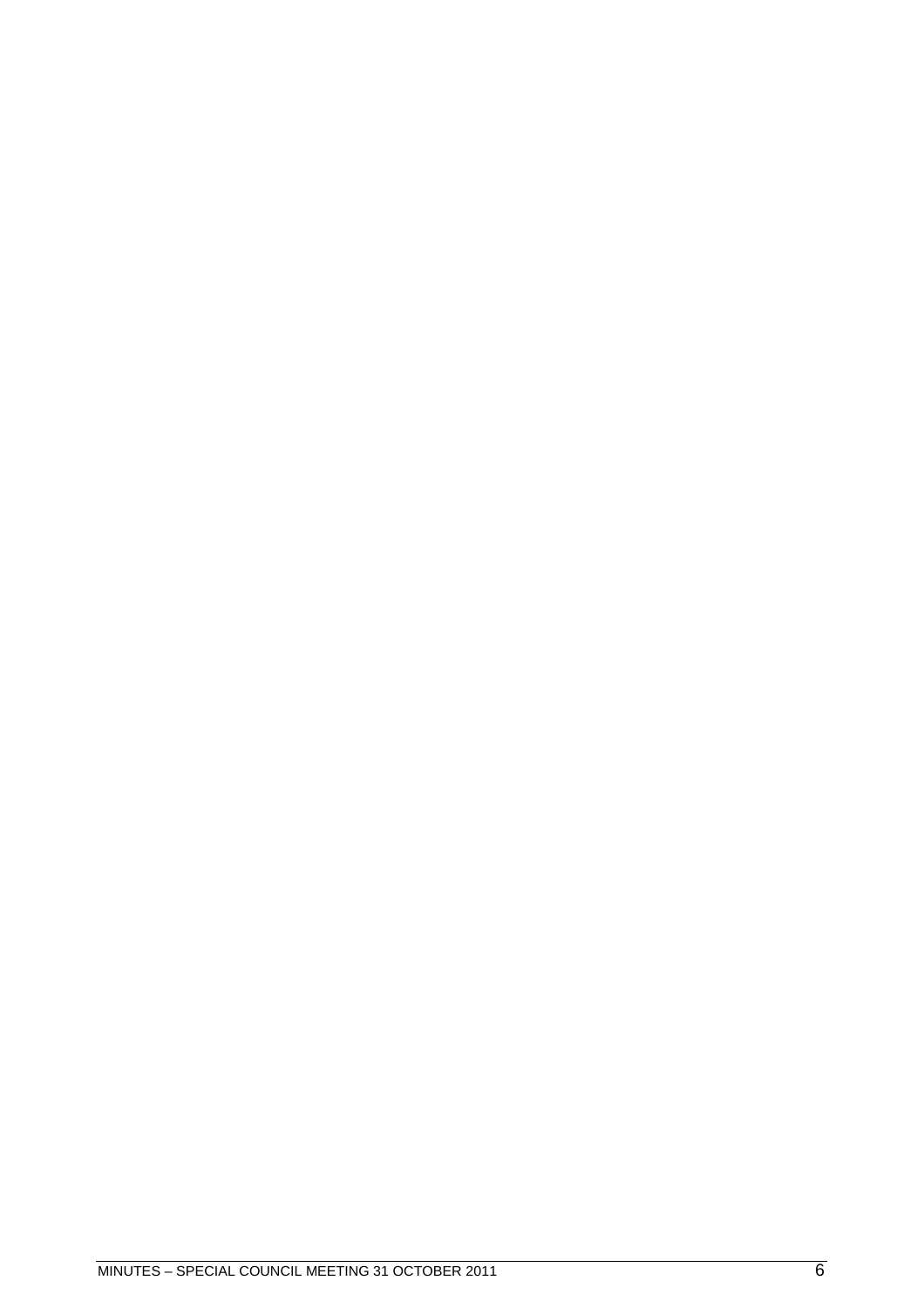

SHIRE OF YORK

### THE SPECIAL MEETING OF THE COUNCIL HELD ON MONDAY, 31 OCOTBER 2011, COMMENCING AT 3.00PM IN THE LESSER HALL, YORK.

The York Shire Council acknowledges the traditional owners of the land on which this meeting will be held.

### <span id="page-6-0"></span>**1. OPENING**

- <span id="page-6-1"></span>1.1 Declaration of Opening *Cr Roy Scott, Deputy Shire President, declared the meeting open at 3.00pm*
- <span id="page-6-2"></span>1.2 Chief Executive Officer to read the disclaimer *Ray Hooper, Chief Executive Officer, read the disclaimer*
- <span id="page-6-3"></span>1.3 Announcement of Visitors *Nil*
- <span id="page-6-5"></span><span id="page-6-4"></span>1.4 Announcement of any Declared Financial Interests *Nil*

### **2. ATTENDANCE**

- <span id="page-6-6"></span>2.1 Members *Cr Roy Scott, Cr Brian Lawrance; Cr Pat Hooper, Cr Denese Smythe; Cr Mark Duperouzel*
- <span id="page-6-7"></span>2.2 Staff *Ray Hooper, Chief Executive Officer, Glen Jones, Manager – Works & Projects; Gail Maziuk, Finance Officer/Project Co-Ordinator*
- <span id="page-6-8"></span>2.3 Apologies *Nil*
- <span id="page-6-9"></span>2.4 Leave of Absence Previously Approved *Cr Tony Boyle*
- <span id="page-6-10"></span>2.5 Number of People in Gallery at Commencement of Meeting *There were 4 people in the Gallery at the commencement of the meeting.*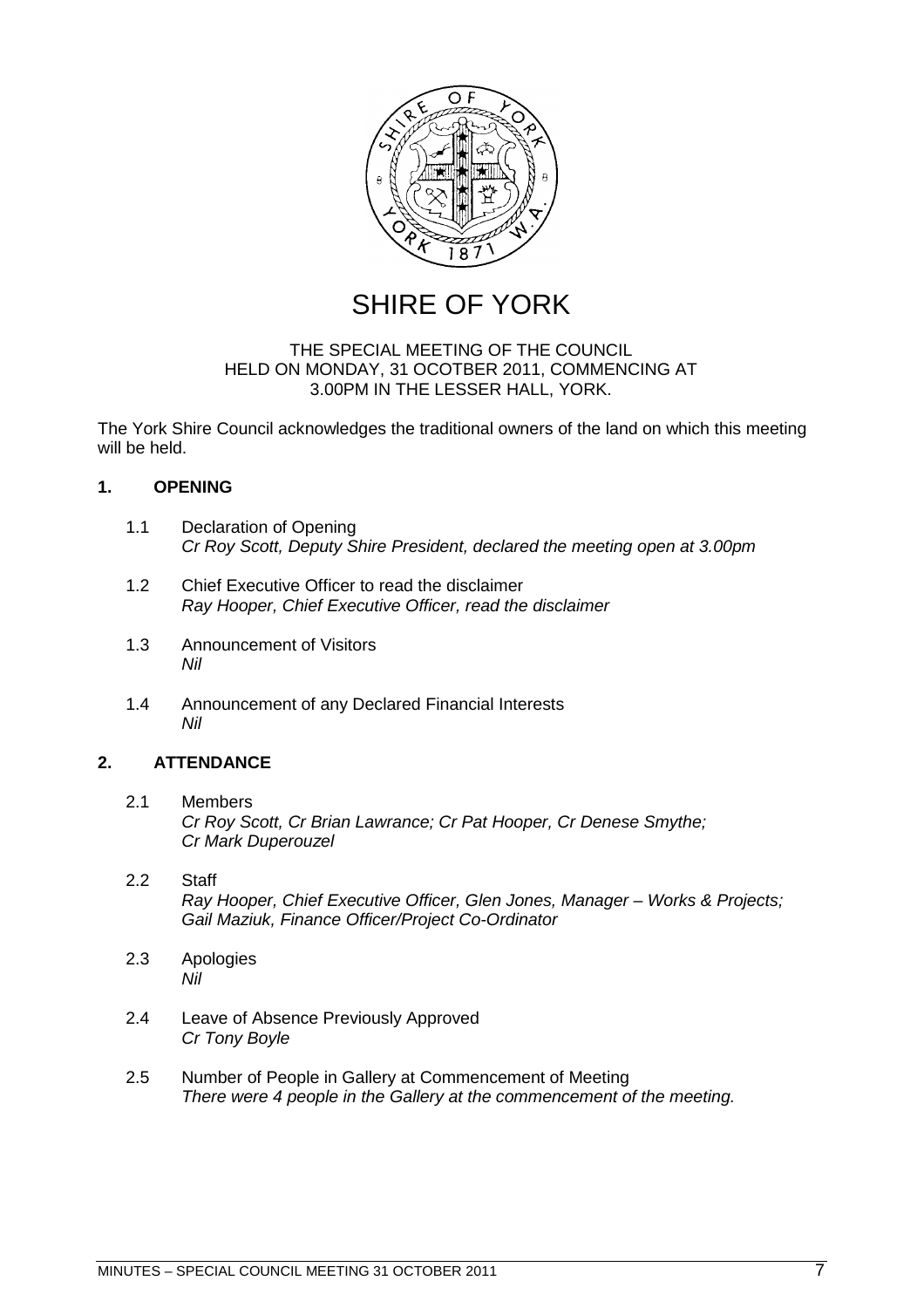### **3. RESPONSE TO PREVIOUS PUBLIC QUESTIONS TAKEN ON NOTICE**

- <span id="page-7-1"></span><span id="page-7-0"></span>3.1 Previous Public Questions Taken on Notice *Nil*
- <span id="page-7-2"></span>3.2 Written Questions *Nil*

### **4. PUBLIC QUESTION TIME**

<span id="page-7-3"></span>Mrs Roma Paton 30 Bouverie Road York WA 6302

### **Question 1:**

Why is the lighting installed at the York Tennis Courts last year not being used for the new tennis courts – refer quote?

### **Response:**

The lights were purchased a long time ago by the Tennis Club at a cheap price and as installation costs were free the Club decided to proceed with lighting this year, without Council assistance, to get one season out of the lights.

Ms T Walters 27 Henrietta Street York WA 6302

### **Question 1:**

Have grants been received for the new facilities?

### **Response:**

CSRFF grant funds are committed.

### **Question 2:**

How is the project to be funded?

### **Response:**

Grant funds, loan, reserve and municipal funds as detailed in the 2011/12 budget.

### **Question 3:**

What are the annual loan repayments?

### **Response:**

Details are in the 2011/12 budget adopted when Ms Walters was a Councillor.

### **Question 4:**

How can Shire staff do work at no cost?

### **Response:**

<span id="page-7-4"></span>Full employment of Shire staff is built into the budget and these costs can be transferred between jobs without creating additional expenditure.

- **5. APPLICATIONS FOR LEAVE OF ABSENCE** *Nil*
- <span id="page-7-5"></span>**6. PETITIONS / PRESENTATIONS / DEPUTATIONS** *Nil*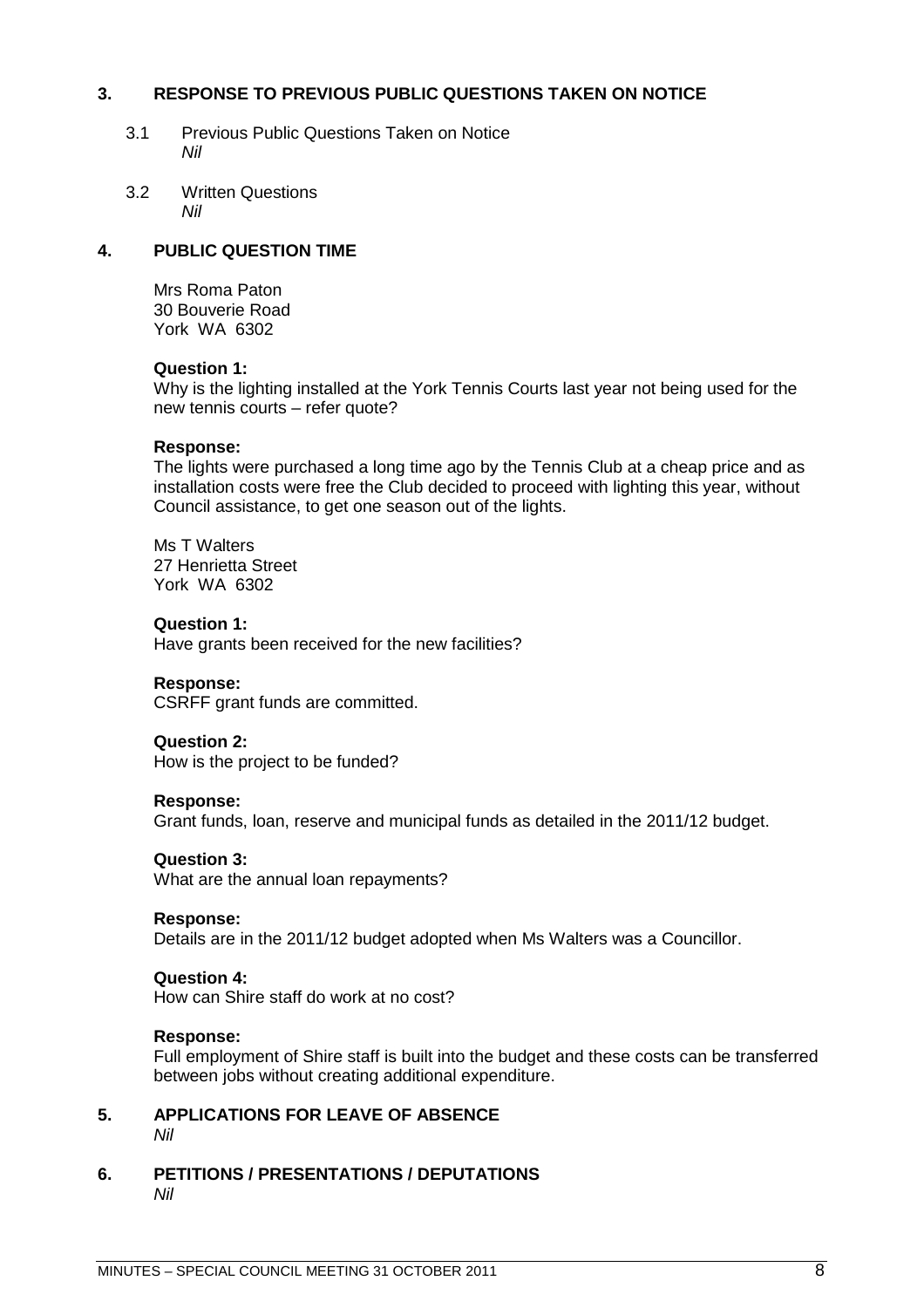- <span id="page-8-0"></span>**7. CONFIRMATION OF MINUTES OF PREVIOUS MEETING** *Nil*
- <span id="page-8-1"></span>**8. ANNOUNCEMENTS BY PRESIDING MEMBER WITHOUT DISCUSSION** *Nil*
- <span id="page-8-2"></span>**9. OFFICER'S REPORTS**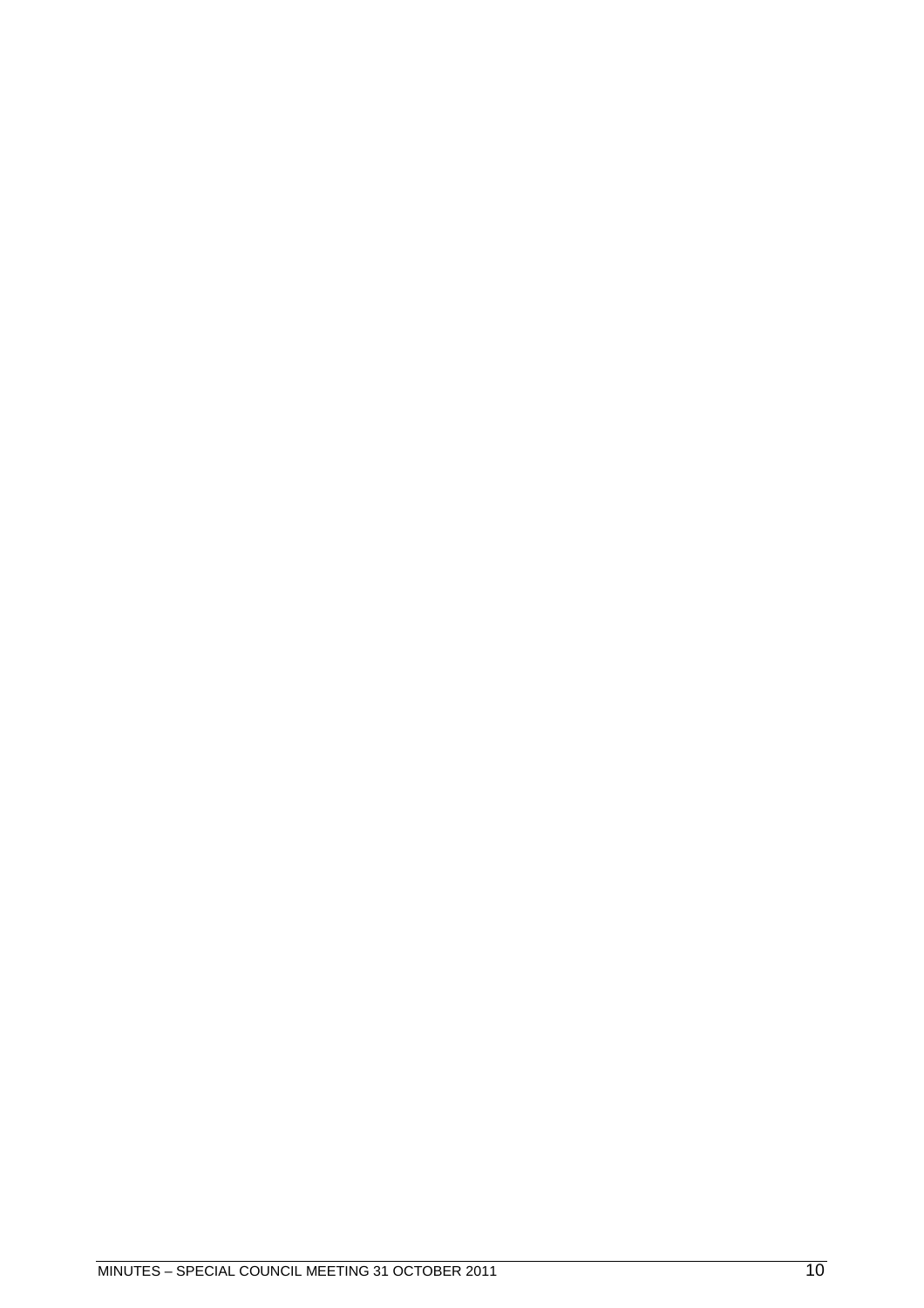## <span id="page-10-0"></span>**9.1 Development Services**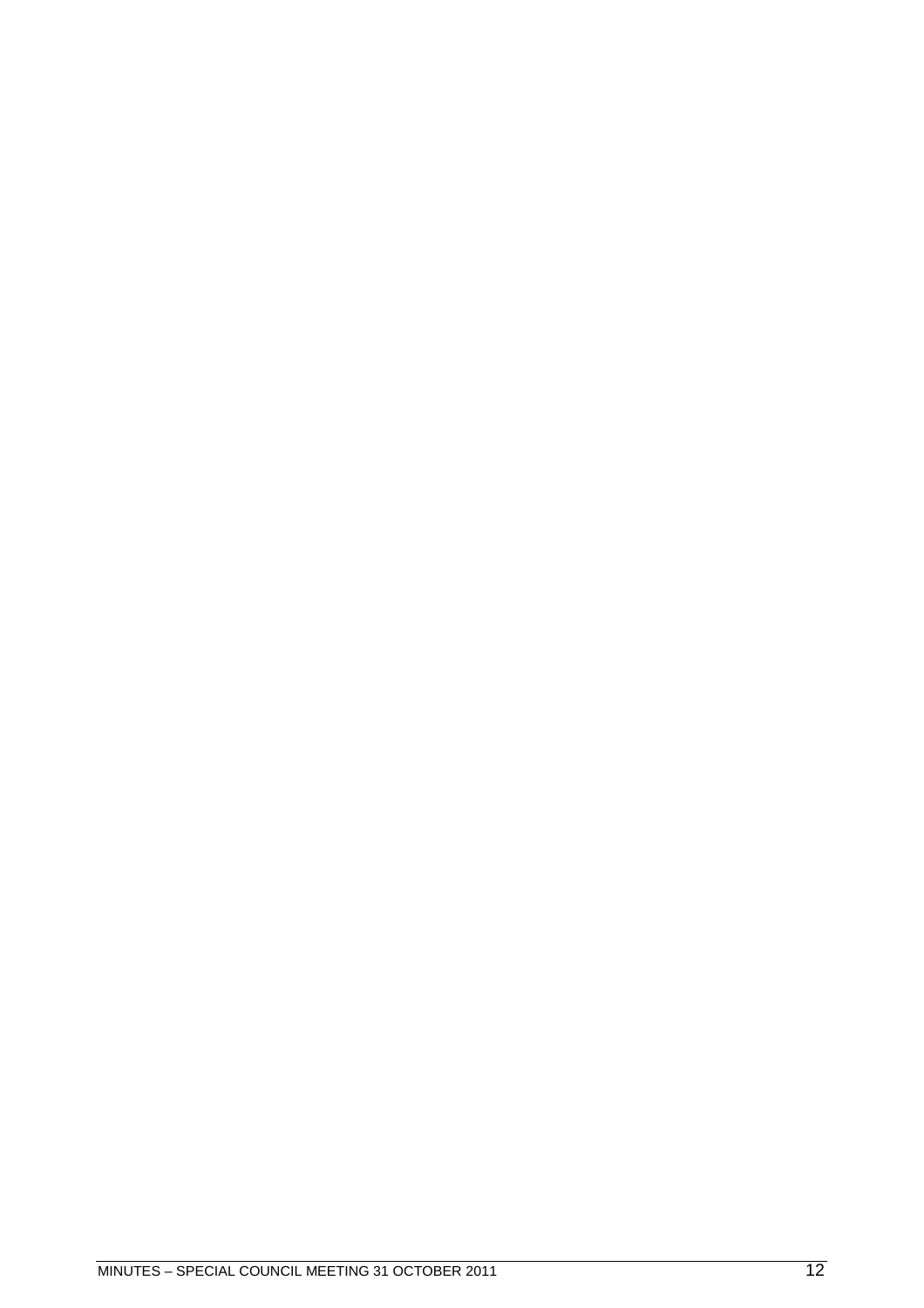# <span id="page-12-0"></span>**9.2 Administration Reports**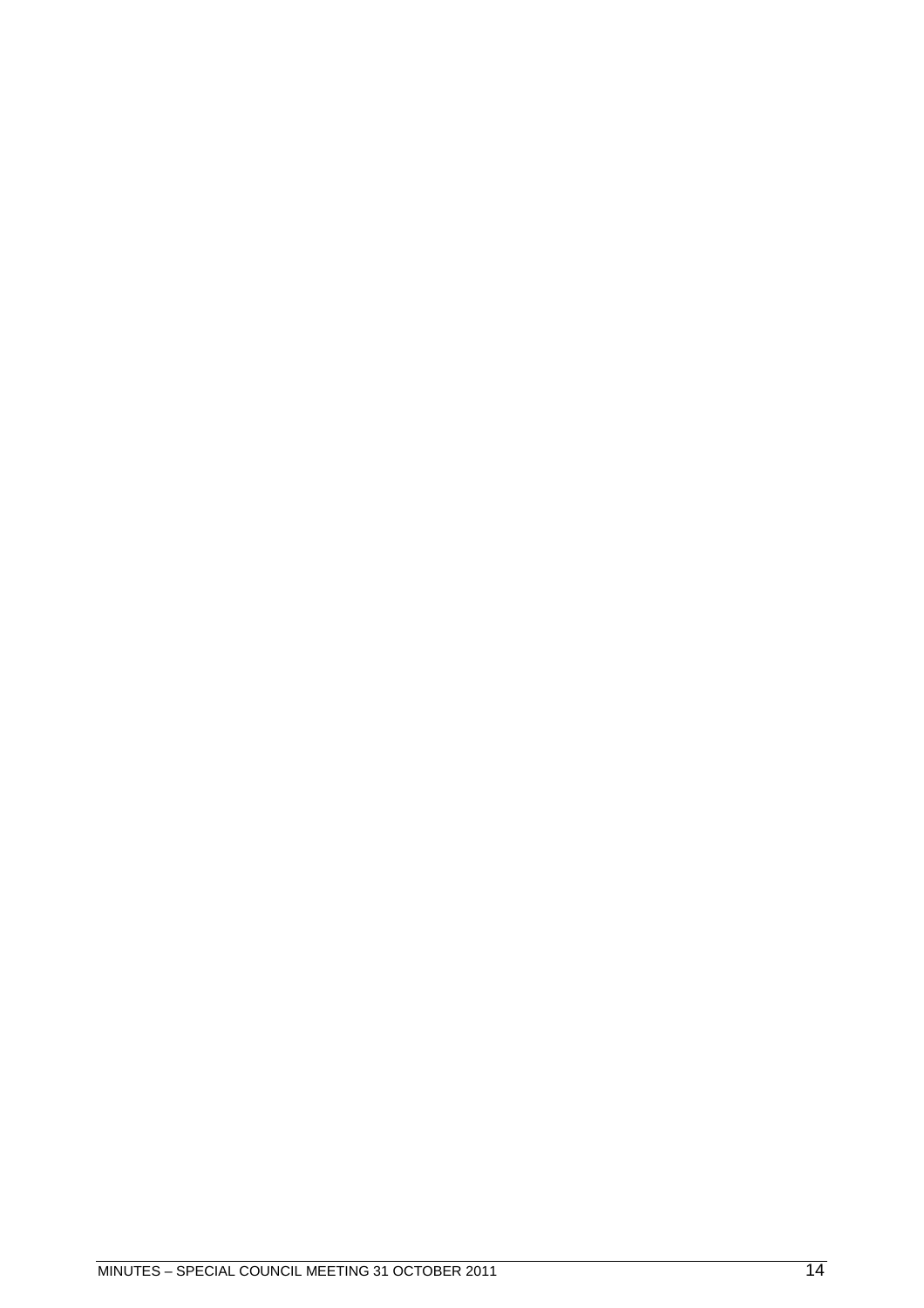## <span id="page-14-0"></span>**9.3 Works Reports**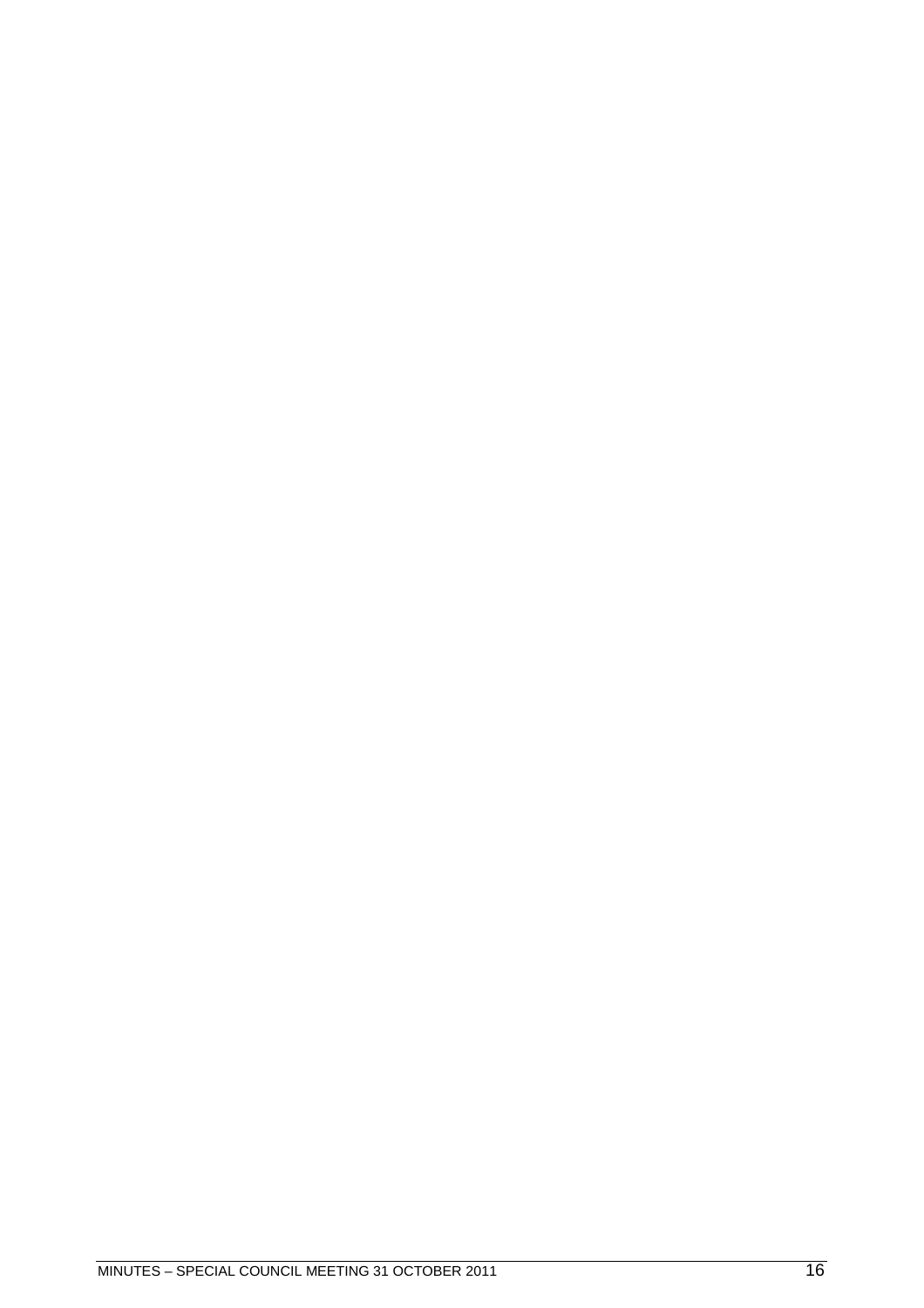## <span id="page-16-0"></span>**9.4 Financial Reports**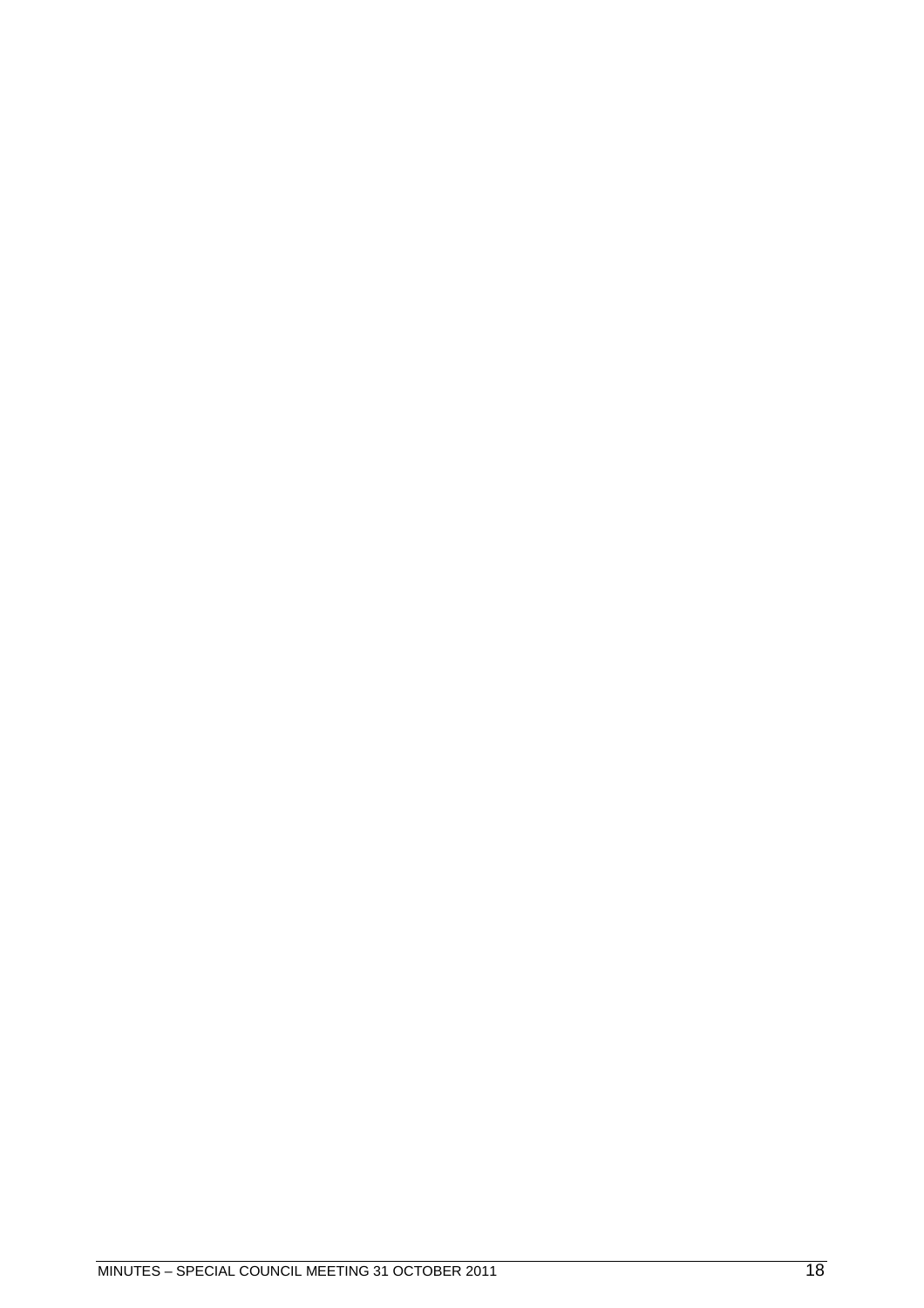# **9. OFFICER'S REPORTS**

### **9.4 FINANCE REPORTS**

<span id="page-18-0"></span>**9.4.1 Bowls, Tennis, Lights Tender 01 - 1112**

| <b>FILE NO:</b>                | <b>AS.TEN.27</b>                    |
|--------------------------------|-------------------------------------|
| <b>COUNCIL DATE:</b>           | 31 October 2011                     |
| <b>REPORT DATE:</b>            | <b>26 October 2011</b>              |
| <b>LOCATION/ADDRESS:</b>       | <b>Forrest Oval Sports Precinct</b> |
| <b>APPLICANT:</b>              | <b>Tenderers</b>                    |
| <b>SENIOR OFFICER:</b>         | <b>Ray Hooper CEO</b>               |
| <b>REPORTING OFFICER:</b>      | <b>Gail Maziuk</b>                  |
| <b>DISCLOSURE OF INTEREST:</b> | Nil                                 |
| <b>APPENDICES:</b>             | Nil                                 |
| <b>DOCUMENTS TABLED:</b>       | All tender documents                |

### **Summary:**

Tenders were called for the design and construction of 2 x 7 rink synthetic grass surfaced bowling greens, 8 x synthetic grass surfaced tennis courts, lights for new bowling, new tennis and 3 existing netball courts. Tender opened on Saturday 24 September 2011 and closed at 4.00pom on Tuesday 18<sup>th</sup> October 2011.

### **Background:**

The design and construction of bowling rinks and tennis courts and lighting to the new facilities plus lighting for the 3 existing netball courts is stage 3 of the redevelopment of Forrest Oval Sports Precinct. The tender was issued in 3 parts – Part A Bowling Rinks, Part B Tennis Courts, Part C Lights for Bowling, Tennis, and Netball. Tenderers could tender for all or any of the 3 parts called.

The tender document included a specific provision for the Shire of York to be able to undertake designated works as detailed below

*Note (1) The Shire of York retains the right to undertake specific works subject to the tender price received.*

*Note (2) Shire equipment – grader, loader, trucks, rollers are available for hire by the successful tender/s for use on this project*

A total of 7 tenderers submitted prices for consideration with various options offered.

Tenders were received from the following companies:

- Hutch Contracting Bowls and Tennis
- Tiger Turf Bowls and Tennis
- ABS Sports Systems Bowls, Tennis, Lights
- Australian Bowls Constructions Bowls
- Lightbase Pty Ltd Lights
- Green Planet Grass Bowls and Tennis
- Evergreen synthetic Surfaces Bowls

All tenders were conforming and satisfied the qualitative criteria as specified in the tender document

- Relevant experience
- Key Personnel skills and experience
- Resources
- Demonstrated understanding of the requirements of the contract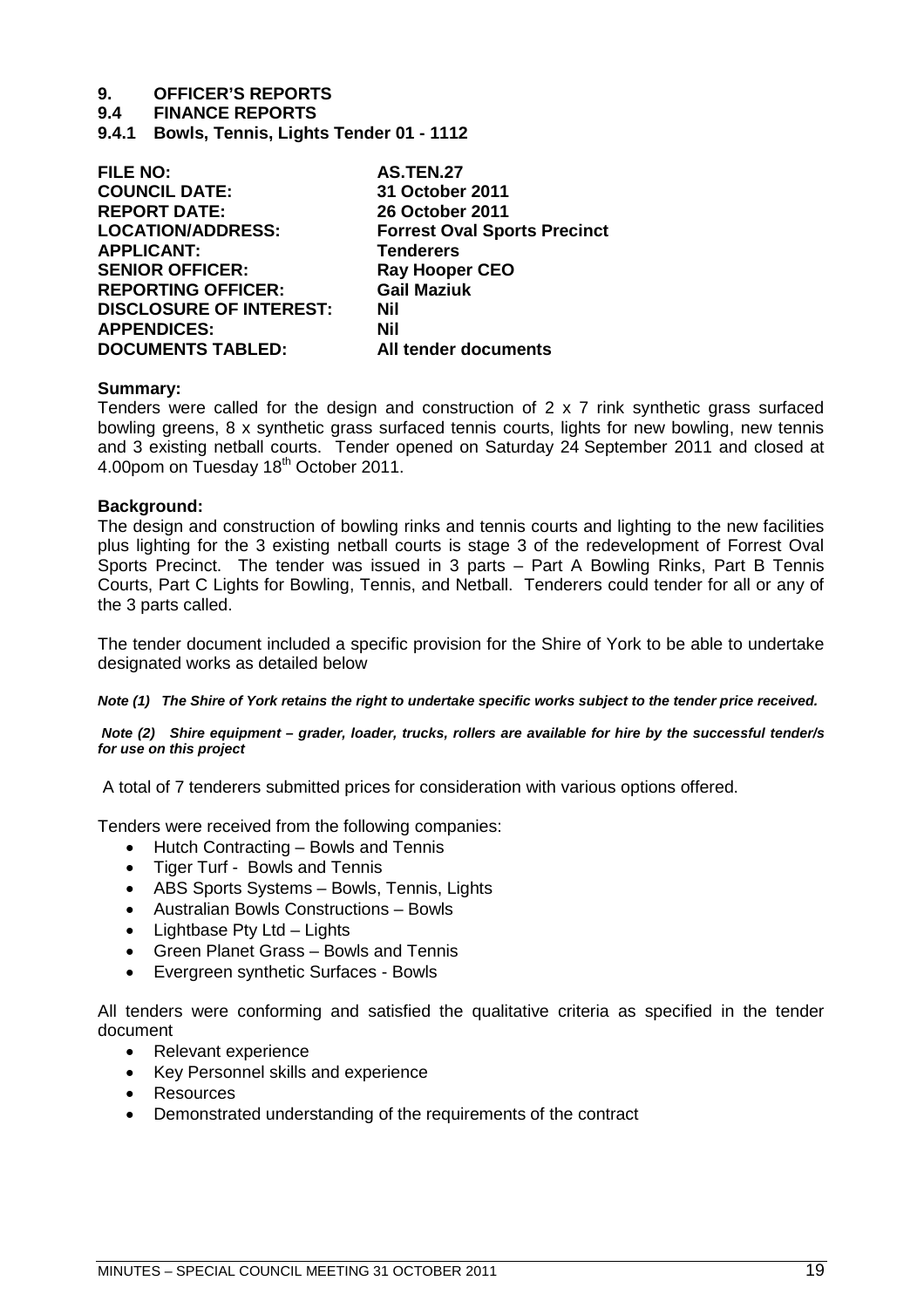### **Prices submitted by tender were:**

| <b>Hutch Contracting</b>           | - Bowling Rinks                                | \$906,402.55 |
|------------------------------------|------------------------------------------------|--------------|
|                                    | -Tennis Courts                                 | \$502,321.59 |
| <b>Tiger Turf</b>                  | - Bowling Rinks                                | \$918,833.00 |
|                                    | -Tennis Courts                                 | \$543,227.00 |
|                                    | ABS Sport Systems - Bowling Rinks with Lights  | \$575,648.00 |
|                                    | ABS Sport Systems - Tennis Courts with Lights  | \$448,830.00 |
| <b>ABS Sport Systems</b>           | - Netball                                      | \$43,364.00  |
|                                    | Australian Bowls Constructions - Bowling Rinks | \$437,240.00 |
| Lightbase Pty Ltd - Lights         |                                                | \$363,000.00 |
| Green Planet Grass - Tennis Courts |                                                | \$445,000.00 |
| Green Planet Grass - Bowling Rinks |                                                | \$589,689.00 |
|                                    | Evergreen Synthetic Grass - Bowling Rinks      | \$626,210.00 |

*Advice note: Where multiple choice tenders were received for the different surfaces an average has been used in the above table and a full summary of all tender options will be provided to councillors.*

### **Consultation:**

Consultation with several sport surface suppliers has been undertaken since the inception of the project. Consultation has also been undertaken with the Bowling and Tennis clubs and their preferred surfaces have been given every consideration. Research into the standards for playing surfaces and lights set by the governing bodies for Bowls and Tennis has been carried out as well as the lighting standards set by the governing body for Netball to ensure all standards for design and construction would be satisfied.

All design and construction will meet Australian Standards.

The tender was advertised in the West Australian newspaper in accordance with the requirements of the Local Government Act 1995

### **Statutory Environment:**

Local Government Tender Regulations

### **Policy Implications:**

Nil

### **Financial Implications:**

The following revenue provisions have been included in the 2011/12 budget being:

- Loan funds \$499,155
- ◆ Royalties for Regions direct grant 2011/12 \$452,363
- Department of Sport & Recreation project grant \$300,000
- York Bowling Clun Inc cash contribution \$80,000

Total revenue provisions \$1,331,518

Budget provisions have been made in 2011/12 to meet construction costs incurred in this financial year. There is an opportunity to make savings up to \$104,000 if the Shire of York undertakes some or all of the earthworks and fencing for the tennis courts and/or the bowling greens.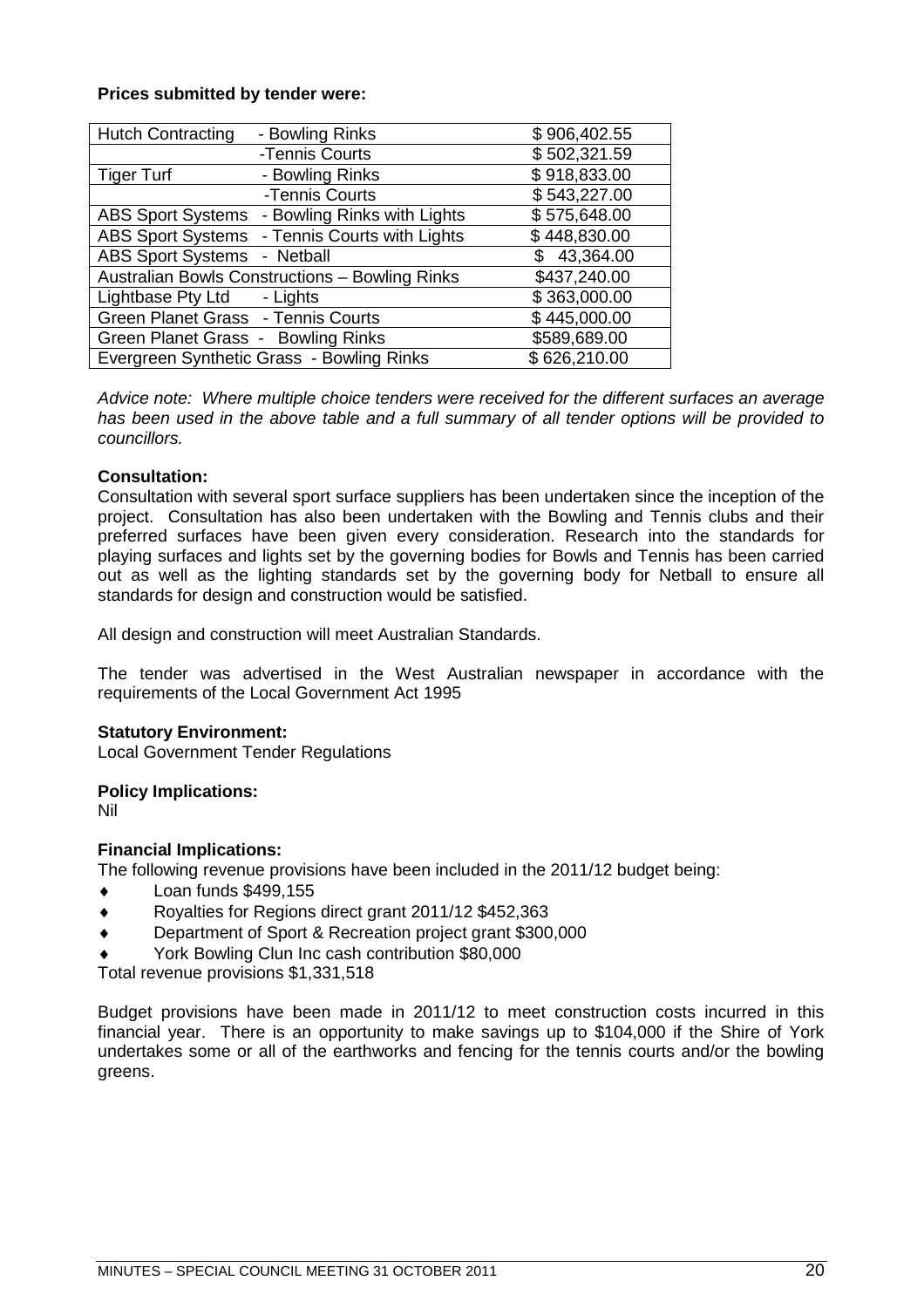### **Strategic Implications:**

Key Result Area –To enhance sport and recreational opportunities for all Shire of York residents, particularly young people

**Voting Requirements: Absolute Majority Required: Yes**

**Site Inspection: Site Inspection Undertaken: Not applicable**

#### **Triple bottom Line Assessment: Economic Implications:**

The greatly improved facility will enable a significant increase in competitive and social netball in York, it will also assist in attracting regional and other competitions and carnivals as well as the opportunity to attract a high standard of coaching and development clinics to York.

### **Social Implications:**

The completion of stage 3 of the Forrest Oval Sports Precinct Redevelopment Project will provide the community with co-located sports facilities finished to a very high standard ensuring the communities of York and surrounding districts have the ability to enjoy sport and recreation in one precinct designed and built to enhance the lifestyle of individuals, sporting groups and families.

### **Environmental Implications:**

Drainage and other environmental issues will be dealt with in the construction process.

### **Comment:**

This project will meet a community need identified over a number of years by providing high quality shared facilities for the benefit of community members and sporting groups.

The total of the three tenders is \$1,397,689 compared to the budget allocation of \$1,331,518, however potential savings within the tenders have been identified being:

Bowling Greens

Earthworks/Fill materials \$50,000

Tennis Courts

- Earthworks and fill materials \$30,000
- Other considerations for potential savings could include fencing and shade structures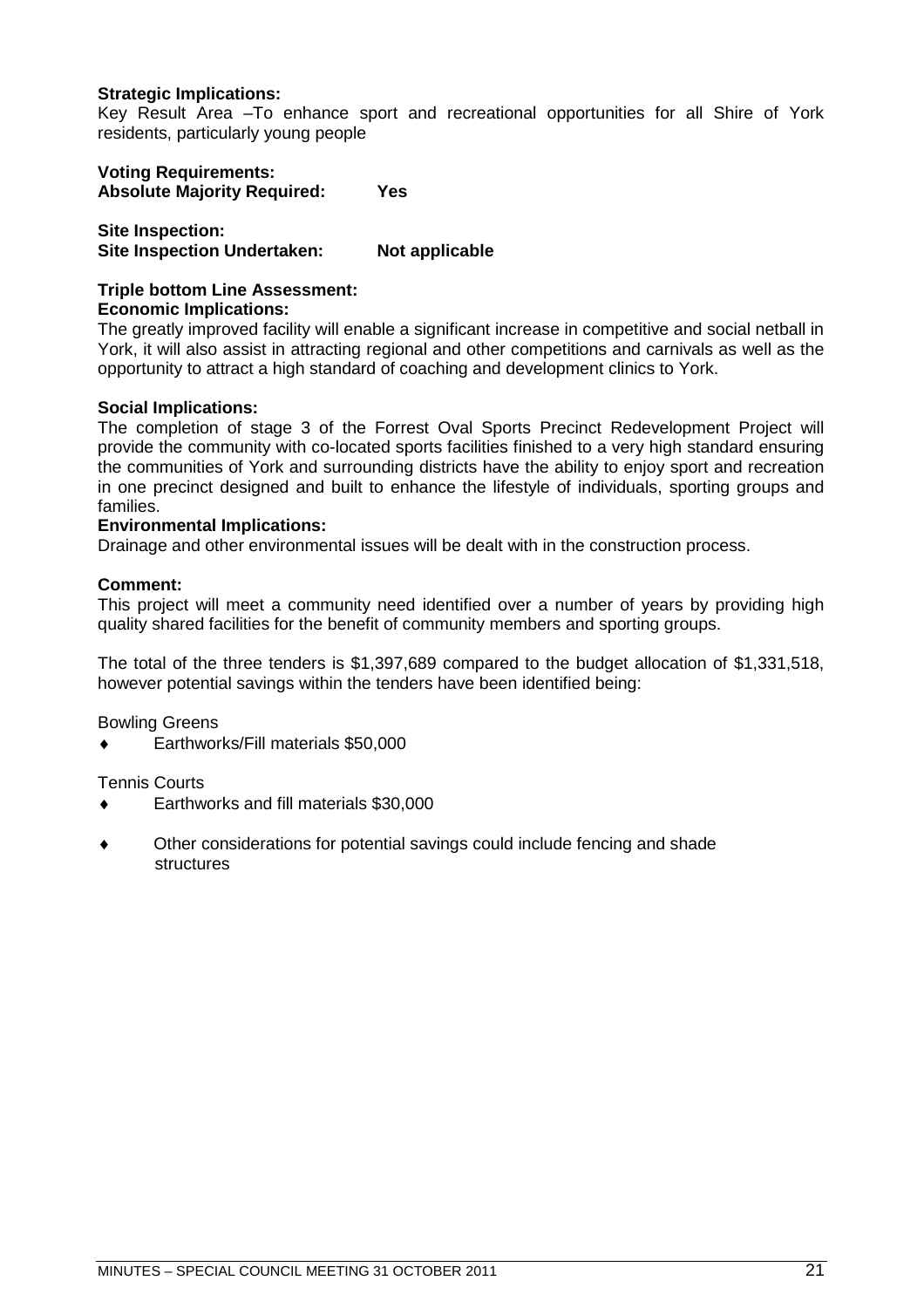### **RESOLUTION 251011 Moved: Cr Hooper Seconded: Cr Lawrance** *"That Council: 1. Accept the tender of Green Planet Grass for the design and construction of 2 X 7 rink bowling greens surfaced with Drymax Pro 12mm synthetic grass to be located at the Forrest Oval Sports Precinct York for the contract amount of \$589,689 exclusive of GST. 2. Accept the tender of Green Planet Grass for the design and construction of 8 X tennis courts surfaced with Grandprix 12mm synthetic grass for the contract amount of \$445,000 exclusive of GST. The Shire of York retains the right to undertake earthworks within the tender prices (1&2) and the Shire of York also retains the right to delete fencing, shade and seating components from the tendered prices. 3. Accept the tender of Lightbase Pty Ltd for the design and construction of lighting for bowls, tennis and netball for the contract amount of \$363,000 exclusive of GST. 4. Authorise the Chief Executive Officer to enter into contract agreements with the successful tenderers and to negotiate for works to be undertaken by the Shire of York." CARRIED: 5/0*

*Advice note: Tenders for the bowls and tennis facilities are inclusive of retaining walls, sub-surface drainage, earthworks, synthetic surfaces, surrounds and other required amenities.*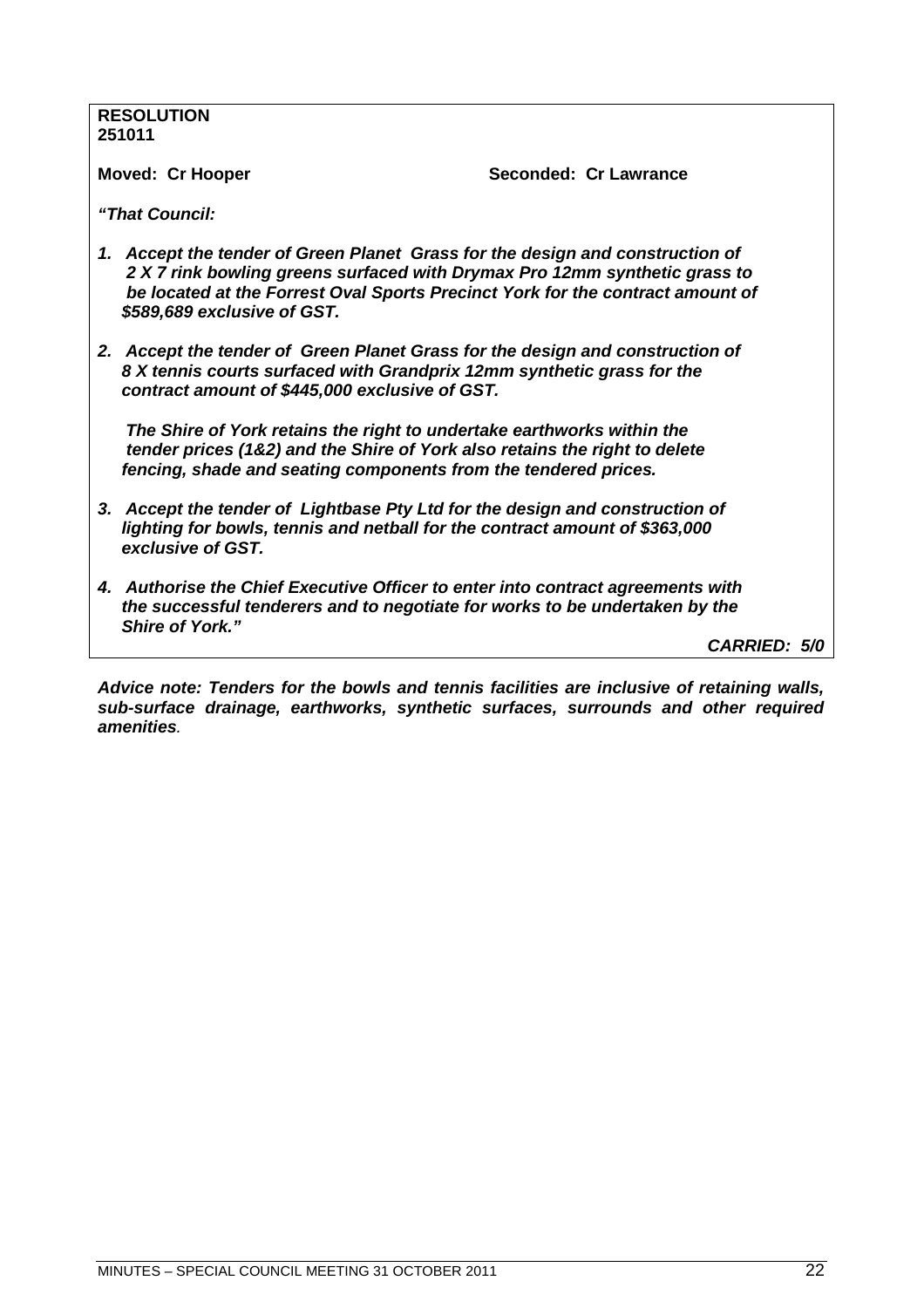# <span id="page-22-0"></span>**9.5 Late Reports**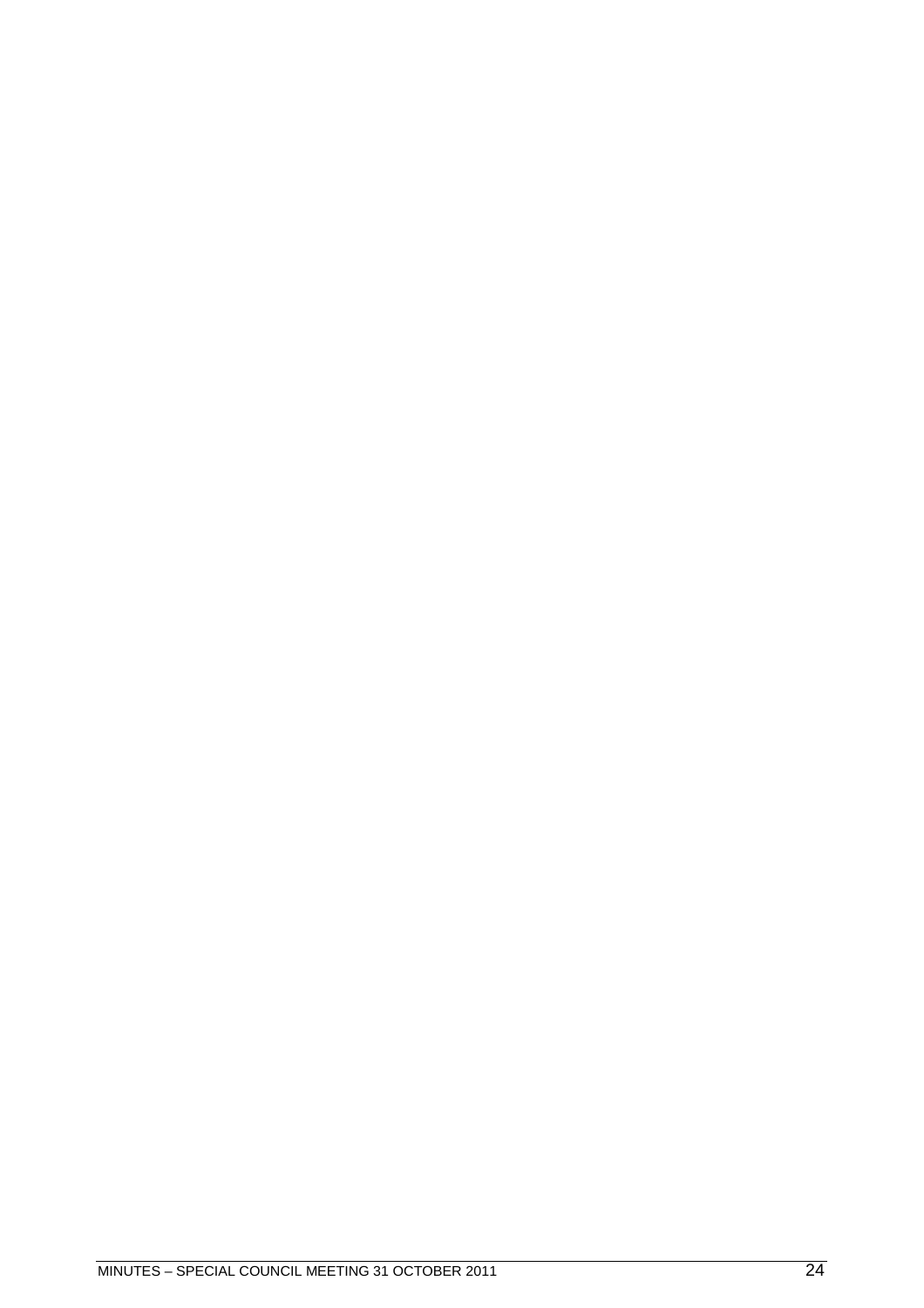## <span id="page-24-0"></span>**9.6 Confidential Reports**